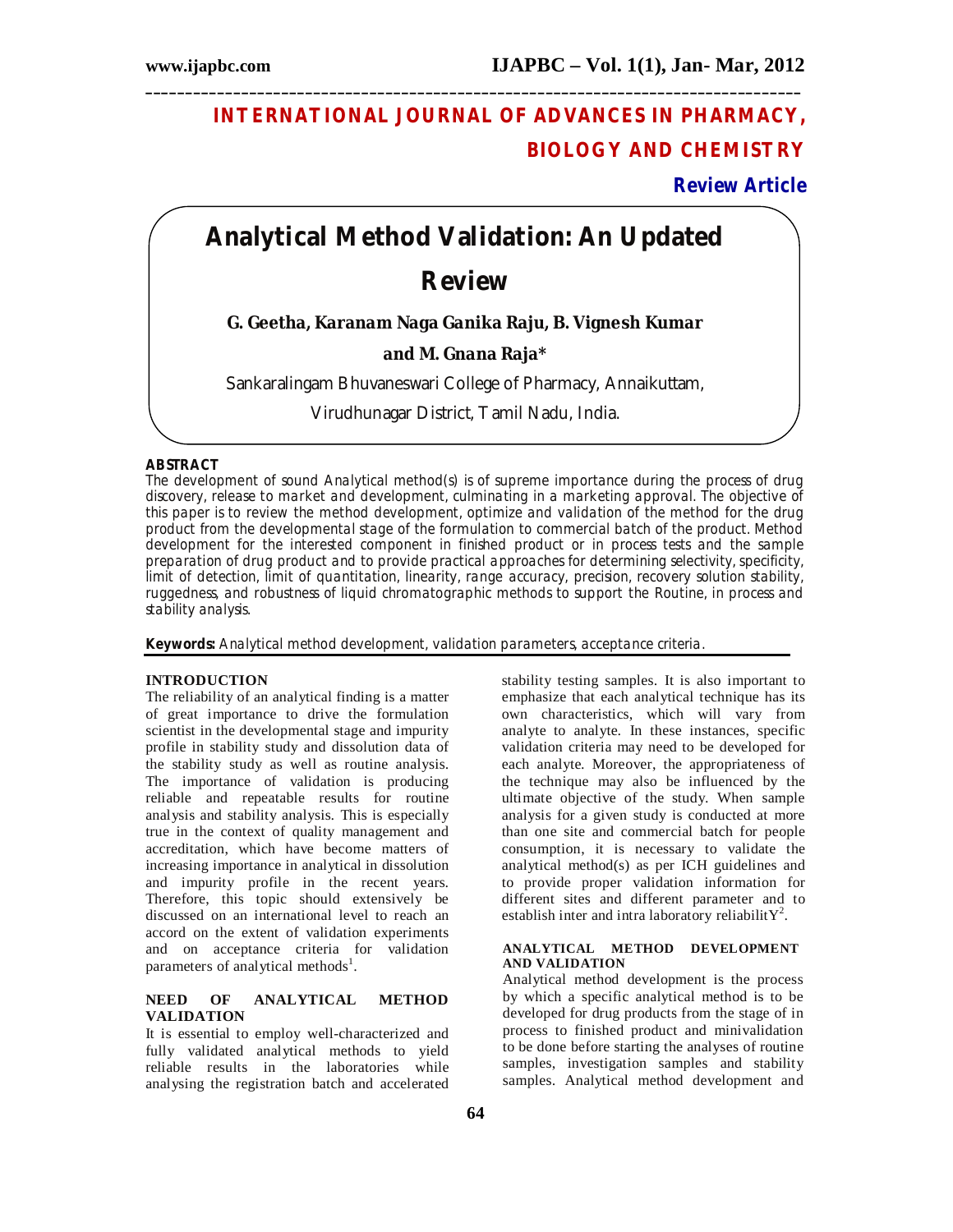**\_\_\_\_\_\_\_\_\_\_\_\_\_\_\_\_\_\_\_\_\_\_\_\_\_\_\_\_\_\_\_\_\_\_\_\_\_\_\_\_\_\_\_\_\_\_\_\_\_\_\_\_\_\_\_\_\_\_\_\_\_\_\_\_\_\_\_\_\_\_\_\_\_\_\_\_\_\_\_\_\_\_**

finalizing the method consists of

- 1. Standardizing the working standard from reference standard.
- 2. Optimizing the chromatographic condition, concentration of standard and sample solution and extraction procedure of the sample.
- 3. Analytical method verification or mini validation to be done before analysing (routine samples) tests like assay, dissolution and related substance in development laboratories etc.
- 4. Prior starting the validation the satisfactory result should be found in mini validation and formulation should be finalized<sup>3</sup>.

## **TERMINOLOGY**

## **Validation**

It is accepted that during the course of a typical drug product development program, a defined analytical method will undergo many modifications because composition changes, lower strength may be added or percentage of coating material may change on the formulation. Because of the changes the analytical method may be modified and if modified it should be verified so it requires different levels of validation. Two different levels/types of method validations, complete validation and partial validation or mini, validation, are defined and characterized as follows.

## **Complete validation**

Complete validation is necessary before executing clinical batch or registration batch of drug product. If any modification in the formulation or if any impurity found in the stability study the existing method to be modified and validated again, and the parameters are detailed below for the complete validation given table 1.

#### **Mini validation**

Mini validations is required for all the test methods like Assay, Related substance, UOD and Blend Uniformity for analysing the routine samples prior starting the complete validation some parameters to be checked as per ICH Guidelines detailed below given table 2 and acceptance criteria discuss later<sup>4</sup>.

## **VALIDATION PARAMETERS Linearity**

A linear relationship should establish across the range as per table 3 given below. It may be demonstrated directly on the active substance by linear dilution and percentage level of each parameter given below table 3. The linear range of the method must be determined regardless of the all stage of the formulation during drug

development. ICH guidelines recommend evaluating a minimum of five concentrations to assess linearity and wider range of concentration and other approaches should be justified. The correlation coefficient, Y-intercept, Slope of the regression line and residual sum of square shall be submitted by appropriate statistical method [5]. The linearity solutions are prepared by performing serial dilutions of a single stock solution, for related substance, residual solvent impurity blend or solvent blend shall be used. The response of the interested peak is plotted against the, corresponding theoretical concentration.

For related substance method relative response factors and relative retention times for each impurity should establish with respect to the active compound. Response factors allow the end user to not using the impurity material for each analysis, and it is useful to correcting for response differences and final impurity calculation. To determine the relative response factors, linearity curve method or about 0.2 and 0.4 percent for each impurity and the active compound should be injected and find the relative response factor from the slope of the linearity curve or ratio between the response factor of impurity and response factor of active  $compound<sup>6</sup>$ .

#### **Selectivity (Specificity)**

For clinical and before registration batch of the drug product, the analytical method must demonstrate specificity including degradation study. The method must have the ability to separate each known impurity and degradation product at the quantitation level and if any blank, placebo peaks are found it should be properly separated from impurity peak and interested peak.

For identification tests, discrimination of the method should be demonstrated by obtaining positive results for samples containing the analyte and negative results for samples not containing the analyte. The method must be able to differentiate between the analyte of interest and compounds with a similar chemical structure that may be present. For a high performance liquid chromatography (HPLC) identification test, peak purity evaluation should be used to assess the homogeneity of the peak corresponding to the analyte of interest<sup>7</sup>.

For assay/related substances methods, the active peak and each impurity should be adequately resolved from all impurity/degradant peaks, placebo peaks, and blank peaks. Resolution of each impurity peaks and impurity peak from<br>interested peak should complice US interested peak should complice US Pharmacopeia. Blank, Placebo and sample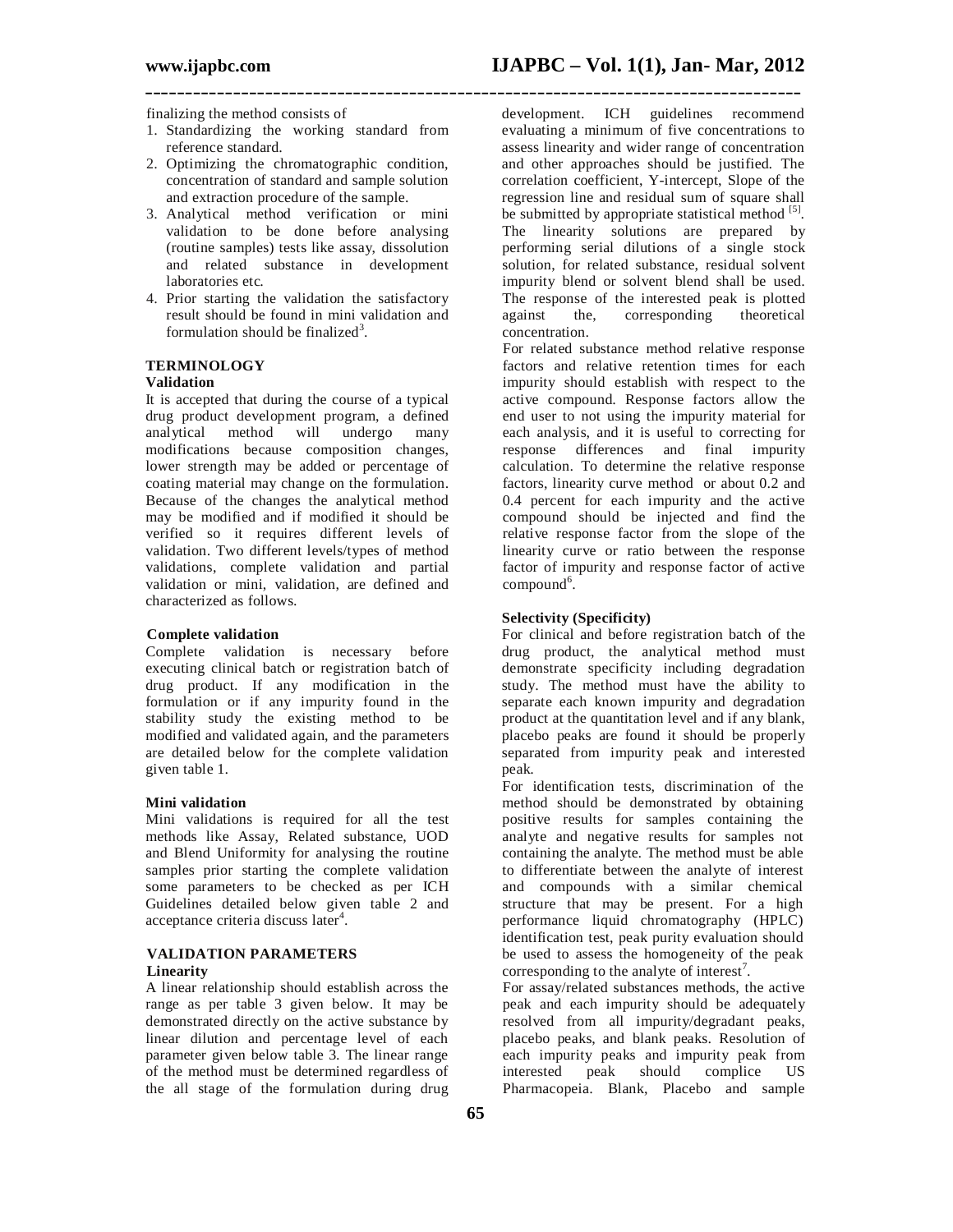matrix components should be analyzed without the active present in order to identify possible interferences.

If filters are to be used to clarify sample solutions, an aliquot of filtered sample diluents should be analyzed for potential interferences and result should compared with centrifuged sample. If the impurities/degradants are unknown or unavailable, forced degradation studies should be performed. Forced degradation studies of the active pharmaceutical ingredient (API), placebo and finished product, using either peak purity analysis or a mass spectral evaluation, should be performed to identify and separate the potential degradation products<sup>8</sup>.

The forced degradation studies should consist of exposing the API, placebo and finished product to acid, base, peroxide, heat, light conditions and moisture or water until adequate degradation of the active has been achieved. An acceptable range of degradation may be 10-30% for assay and about 10% for related substance but may vary based on the active being degraded. Over degradation of the active or known impurity should be avoided to prevent the formation of secondary degradants. If placebo material is available, it should be stressed under the same conditions and for the same duration and as the API and finished product. The degraded placebo samples should be evaluated to ensure that any generated degradants are resolved from the analyte and impurity peak of interest.

Forced degraded sample should pass the peak purity and does not show any purity flag by using a photodiode array detector for chromophoric compound. Non chromophoric compound or GC sample should confirm mass spectral evaluation of degradation product peak and each known impurity peak should not show any significant changes in the fragmentation pattern from the parent compound<sup>9</sup>.

#### **Precision**

Precision reflects the closeness of agreement of a series of measurements between the series measurement obtained from multiple sampling from the same sample under the same condition at the same time. Precision may be considered in three levels repeatability, intermediate precision and reproducibility<sup>10</sup>.

#### **Repeatability**

Repeatability expresses the precision under the same operating condition over a short interval of time. It is also termed intra-assay precision. A minimum of six replicate sample preparation of a same sample or homogenous sample prepared at the 100% test concentration.

#### **Intermediate precision**

**\_\_\_\_\_\_\_\_\_\_\_\_\_\_\_\_\_\_\_\_\_\_\_\_\_\_\_\_\_\_\_\_\_\_\_\_\_\_\_\_\_\_\_\_\_\_\_\_\_\_\_\_\_\_\_\_\_\_\_\_\_\_\_\_\_\_\_\_\_\_\_\_\_\_\_\_\_\_\_\_\_\_**

Intermediate precision reflects within-laboratory variations such as different days, different analysts, and different equipments. Intermediate precision testing can consist of two different analysts, each preparing a six sample preparations, as per specified analytical method. The analysts execute their testing on different days using separate instruments and analytical columns.

## **Reproducibility**

Reproducibility expresses the precision of a method with in the laboratory variation like different days, different analyst and different equipments etc. Each testing site can prepare a total of six sample preparations, as per the analytical method. Results are evaluated to ensure statistical equivalence among various testing sites. Acceptance criteria similar to those applied to intermediate precision also apply to reproducibility.

#### **Accuracy**

Accuracy should be performed at a minimum of five concentration levels, for  $LOO<sup>11</sup>$  and maximum concentration will be six replicate preparation and median concentration must be three replicate as per specified test method or it can be spiked synthetic mixture of product component and the acceptance criteria and number sample preparation detail given in table 6.

#### **Solution Stability**

The solution stability is stability of standard and extracted sample solution (ready to inject) from the sample or matrix and analyzed as per specified method, and it should be stored properly in room temperature and refrigerated condition depending upon the stability of the sample and standard solution.

The stability of standard and sample solution should be established in room temperature and refrigerated, if refrigerated before analysing it should be thawing to room temperature.

A minimum two preparation of standard and sample solution should be prepared and analysed as per specified method. The analysed solutions stored in necessary condition and the stability can be established for two days or solution stability can be established by an hour basis depending upon the nature of the  $product<sup>12</sup>$ .

## **Ruggedness (Robustness)**

Robustness<sup>12, 13</sup> of an analytical procedure measure of its capacity to remain unaffected by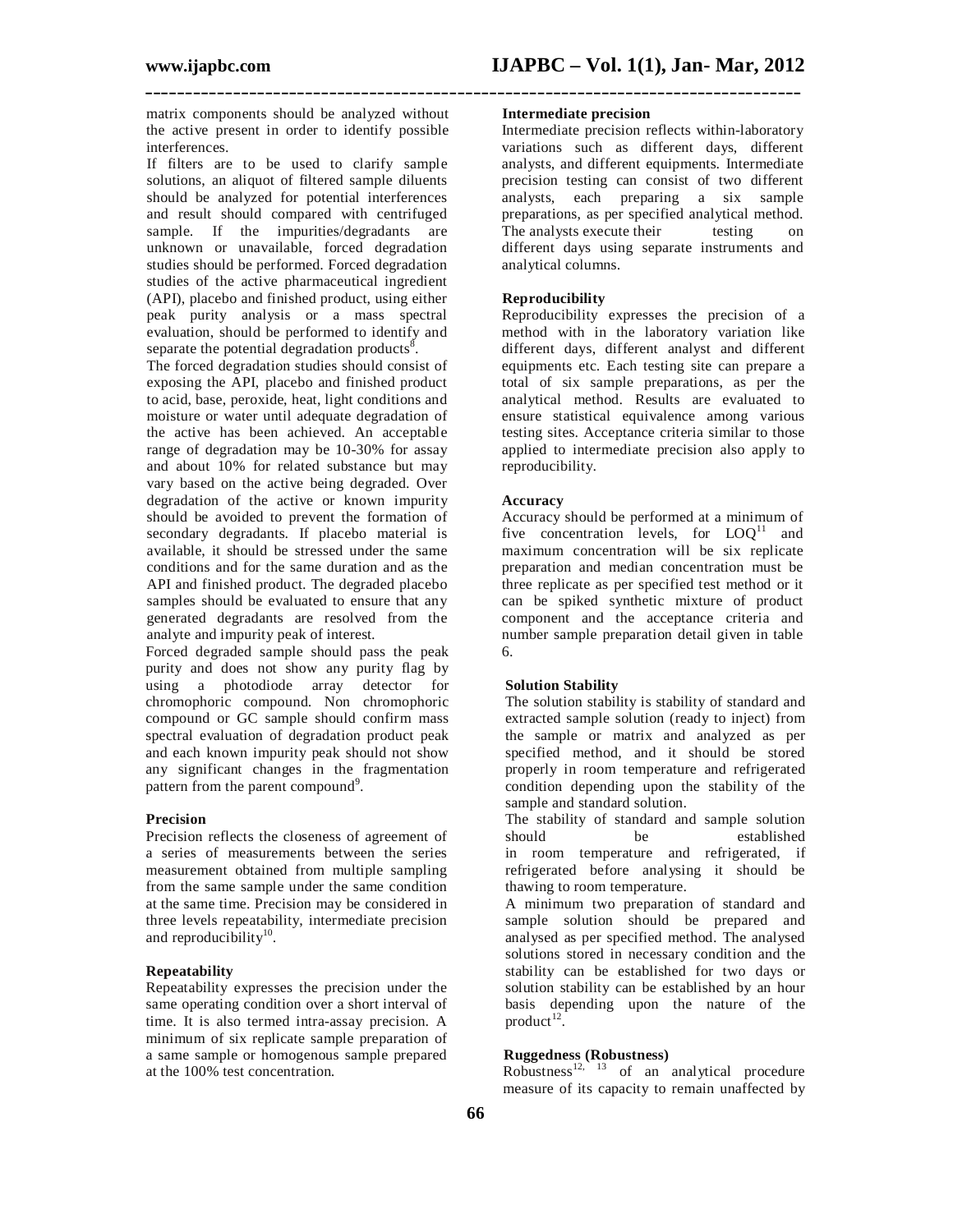small but deliberate variation in method parameters and provides an indication of its reliability during normal usage. Robustness must not necessarily include in minivalidation or in preclinical stage validation, but in complete validation and before transfer the analytical method to another laboratories it should be established, the procedure and acceptance criteria detail in table 8.

#### **Limit of quantification and detection (LOD and LOQ)**

The LOQ is the lowest amount of an analyte in a sample that can be quantitatively determined with suitable precision and accuracy. There are different approaches to the determination of LOQ. LOQ is a parameter to the quantitation of the sample at low level in the compound and is used particular for the impurities, degradation products and/or residual solvents. LOD and LOQ can be established from signal to noise ratio method and linearity curve method.

LOQ based on signal to noise ratio (SIN): This approach can only be applied if there is no much baseline noise, LOQ can be calculated as per US Pharmacopoeia or it can be derived from the computer aided soft ware's. For related substance and residual solvents a least concentration of impurities can be spiked in to the test solution (if no impurities present in the test solution) or synthetic mixture of product component of placebo preparation. The low concentration solution gives signal to noise ratio is about 10, that could be the LOQ and the low concentration solution gives signal to noise ratio is about 3, that could be the LOD of the particular impurity and it should be established for each impurities and interested peak $^{14}$ .

## **DOCUMENTATION**

The validity of an analytical method should be established and verified by laboratory studies and documentation of successful completion of such studies should be provided in the validation report. General and specific SOPs (standard operating procedure) and good record keeping are an essential part of a validated analytical method.

1. Summary information,

**\_\_\_\_\_\_\_\_\_\_\_\_\_\_\_\_\_\_\_\_\_\_\_\_\_\_\_\_\_\_\_\_\_\_\_\_\_\_\_\_\_\_\_\_\_\_\_\_\_\_\_\_\_\_\_\_\_\_\_\_\_\_\_\_\_\_\_\_\_\_\_\_\_\_\_\_\_\_\_\_\_\_**

2. Method development, degradation study data and establishment of Relative Retention Factor, Relative Retention Time and LOQ etc.

### **Summary information**

Summary information should contain detail of certificate of analysis of reference standard and/or working standard, validation protocols and summary reports, including analytical method development report and if any minivalidation reports.

- $\frac{1}{\sqrt{2}}$  Summary table with a list contains validity period of the certificate of analysis reference standard and/or working standard, protocol number should be allotted for each and every method and the summary report of the all the validation should be addressed in a proper way.
- An operational description of the analytical method.
- $\uparrow$  A forced degradation stability studies and supporting data.
- $\overline{\text{A}}$  A description of experiments conducted and if any error occurs during a validation, the incident report, original and repeated data detail should be covered.
- $\overline{\text{1}}$  Documentation of intra and inter-assay precision and accuracy.
- $\overline{\phantom{a}}$  Legible annotated chromatograms or mass spectrograms, if applicable
- $\overline{\text{Any}}$  deviations from SOPs, protocols, or (Good Laboratory Practice) GLPs (if applicable), and justifications for deviations and the incident report to be captured.

| Table 1                                                                |                       |                                                         |  |                                                |  |
|------------------------------------------------------------------------|-----------------------|---------------------------------------------------------|--|------------------------------------------------|--|
| analytical<br>of<br><b>Type</b><br>procedure<br><b>Characteristics</b> | <b>Identification</b> | <b>Test for Impurities</b><br><b>Quantitation limit</b> |  | Assay<br><b>Dissolution</b><br>Content/potency |  |
|                                                                        |                       |                                                         |  |                                                |  |
| Accuracy                                                               |                       | $\ddot{}$                                               |  | $\ddot{}$                                      |  |
| Precision                                                              |                       | $^{+}$                                                  |  | $^{+}$                                         |  |
| Repeatability                                                          |                       | $^{+}$                                                  |  | $\ddot{}$                                      |  |
| I. Precision $1$                                                       |                       | $+(1)$                                                  |  | $+(1)$                                         |  |
| Specificity $(2)$                                                      | $^{+}$                | $^{+}$                                                  |  | $^{+}$                                         |  |
| Detection Limit                                                        |                       | $- (3)$                                                 |  |                                                |  |
| <b>Quantitation</b> limit                                              |                       | $\ddot{}$                                               |  |                                                |  |
| Linearity                                                              |                       | $^{+}$                                                  |  |                                                |  |
| Range                                                                  |                       | $^{+}$                                                  |  | $\ddot{}$                                      |  |
| signifies that this characteristics is not normally evaluated          |                       |                                                         |  |                                                |  |

**Table 1**

**-** signifies that this characteristics is not normally evaluated. **+** signifies that this characteristics is normally evaluated.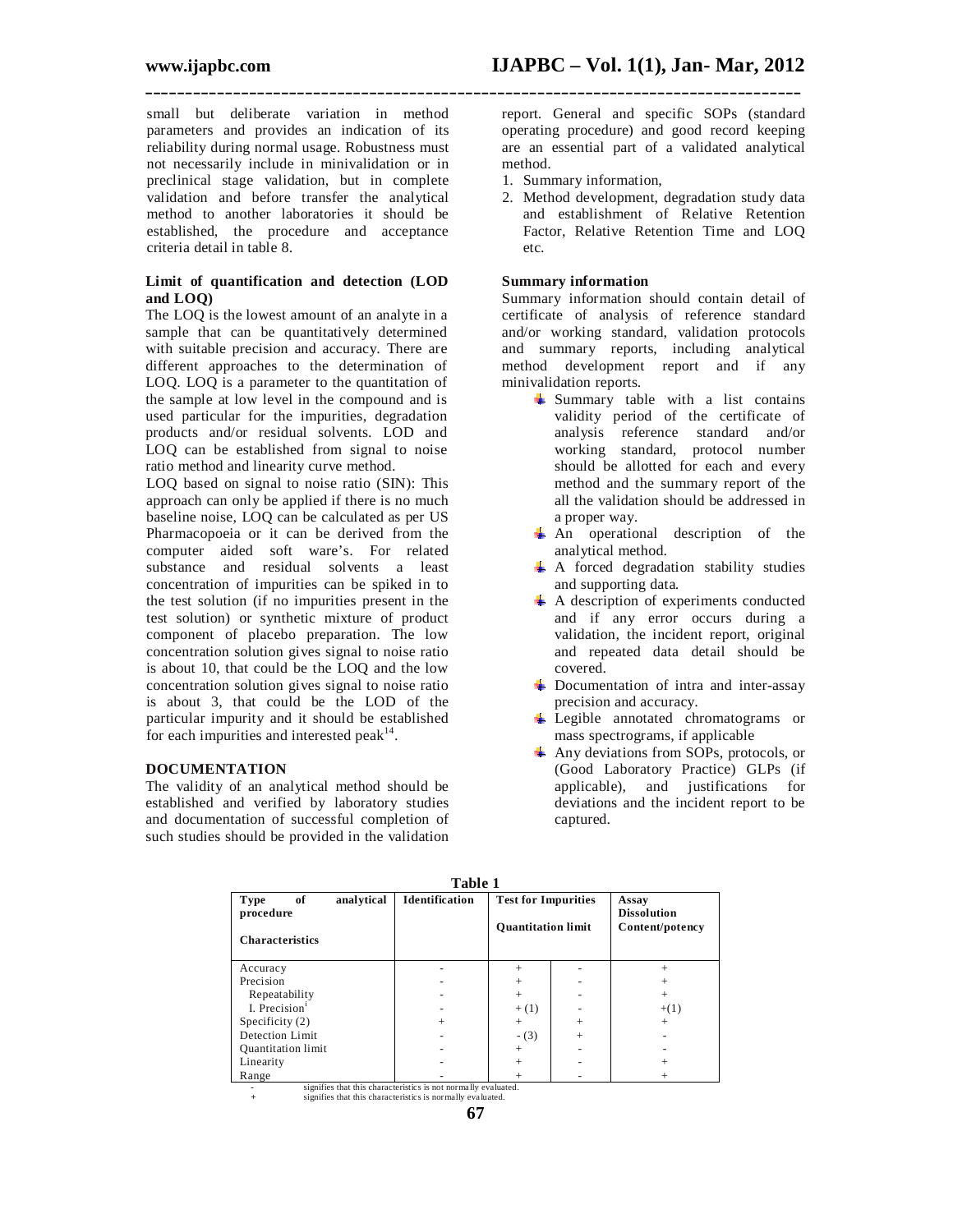**\_\_\_\_\_\_\_\_\_\_\_\_\_\_\_\_\_\_\_\_\_\_\_\_\_\_\_\_\_\_\_\_\_\_\_\_\_\_\_\_\_\_\_\_\_\_\_\_\_\_\_\_\_\_\_\_\_\_\_\_\_\_\_\_\_\_\_\_\_\_\_\_\_\_\_\_\_\_\_\_\_\_** (1) in case where reproducibility has been performed, intermediate precision is not needed.<br>(2) Lack of specificity of one analytical procedure could be compensated by other supporting analytical procedure(s).<br>(3) May be n

| Table 2                                                                                      |                                                                                                                       |  |  |
|----------------------------------------------------------------------------------------------|-----------------------------------------------------------------------------------------------------------------------|--|--|
| <b>Analytical methods</b>                                                                    | <b>Parameters</b>                                                                                                     |  |  |
| Assay<br>Content Uniformity or Blend Uniformity<br>Uniformity of Dosage Units<br>Dissolution | Precision, Accuracy, specificity only blank and placebo<br>interference, Linearity and solution stability.            |  |  |
| Related substance                                                                            | Precision, Accuracy, specificity includes forced degradation<br>study, LOD and LOQ, Linearity and solution stability. |  |  |
| Residual solvents                                                                            | Precision, Accuracy, specificity only blank and placebo<br>interference, LOD and LOO, and Linearity.                  |  |  |

## **Table 3: US FDA guidelines for analytical method validation**

| S.No           | <b>Test Methods</b>   | Parameter: Linearity <sup>"</sup>                                     |  |  |
|----------------|-----------------------|-----------------------------------------------------------------------|--|--|
|                |                       |                                                                       |  |  |
|                | Assay                 | 50 to 150 % of the test concentration and correlation coefficient     |  |  |
|                |                       | should obtain $> 0.999$                                               |  |  |
| $\mathfrak{D}$ | Content Uniformity    | 50% to 150 % of the test concentration from the lower strength        |  |  |
|                | or Blend Uniformity   | and correlation coefficient should obtain $\geq 0.999$                |  |  |
| 3              | of<br>Uniformity      | 50% form the lower strength and to 150 % of the test                  |  |  |
|                | Dosage Units          | concentration from the higher strength (if different strengths)       |  |  |
|                |                       | are available) and correlation coefficient should obtain $\geq 0.999$ |  |  |
| $\overline{4}$ | Dissolution           | 50 to 150 % of the test concentration. If sustained product 10%       |  |  |
|                |                       | to 150 % of the test concentration and correlation coefficient        |  |  |
|                |                       | should obtain $> 0.999$                                               |  |  |
| .5             | Related<br>Substance  | LOQ to 300% of each known impurity and correlation                    |  |  |
|                | and residual solvents | coefficient should obtain $\geq 0.95$                                 |  |  |

**Table 4**

| <b>Test Methods</b>                    | <b>Parameter: Specificity</b>                                                                                                            |
|----------------------------------------|------------------------------------------------------------------------------------------------------------------------------------------|
| Assay                                  | No interference from blank <sup>iii</sup> , Placebo <sup>iv</sup> and degradaded impurity                                                |
| Content Uniformity or Blend Uniformity | No interference from blank and Placebo.                                                                                                  |
| Uniformity of Dosage Units             | No interference from blank and Placebo.                                                                                                  |
| Dissolution                            | No interference from blank and Placebo.                                                                                                  |
| Related Substance                      | No interference from blank, Placebo and any degraded or any impurity.                                                                    |
| Residual solvents                      | Percentage interference can be considered for the final calculation if not<br>more than 2.0% for blank as well as placebo <sup>y</sup> . |

<sup>1</sup> Above table, wider range has been selected because we could avoid revalidation due to strength change or while adding any lower strength.<br><sup>1</sup> Diluents used for standard and test preparation.<br><sup>1</sup> Synthetic mixture of pr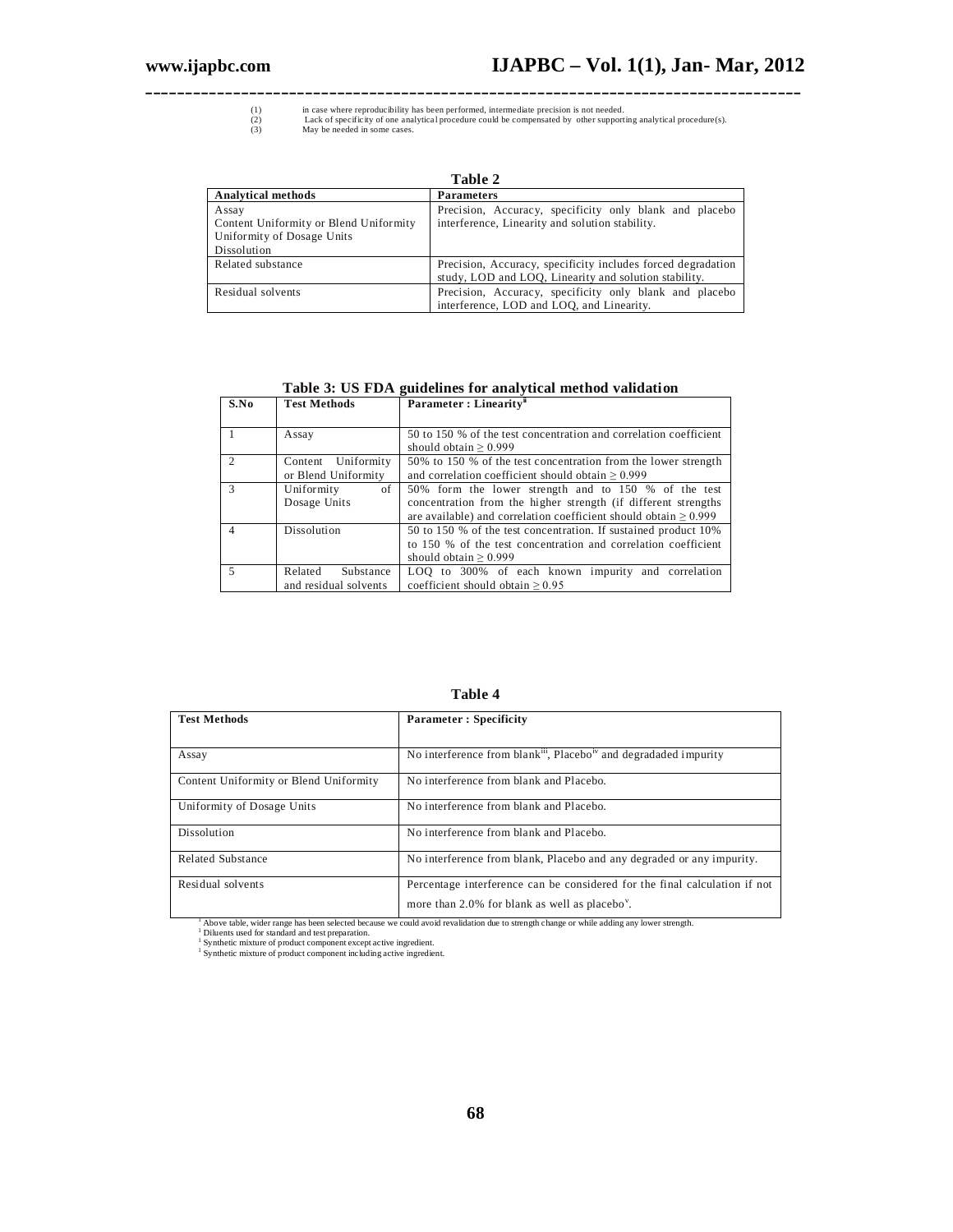-

| Table 5                                                      |                                                                                                                                                                                                                                                                                                    |  |
|--------------------------------------------------------------|----------------------------------------------------------------------------------------------------------------------------------------------------------------------------------------------------------------------------------------------------------------------------------------------------|--|
| <b>Test Methods</b>                                          | Parameter: Precision <sup>1</sup>                                                                                                                                                                                                                                                                  |  |
| Assay                                                        | Six sample preparation to prepare as per specified method. The<br>mean assay value and individual assay value should obtained 95.0%<br>to 105.0 % and percent RSD should obtain 2.0% of six assay value<br>and confidence intervals also can be calculated.                                        |  |
| Uniformity<br>Content<br>$\alpha$<br><b>Blend Uniformity</b> | Ten sample preparations to prepare as per specified method and<br>sample collected in triplicate, three different places and one pooled<br>sample. The mean assay value and individual assay value should<br>obtain 90.0% to 110.0 % and percent RSD should obtained 2.0% for<br>ten assay values. |  |
| Uniformity<br>of<br>Dosage<br>Units                          | Ten dosage units should prepare as per specified method. The mean<br>assay value and individual assay value should obtain 90.0% to 110.0<br>% and percent RSD should obtained 2.0% for ten assay values.                                                                                           |  |
| Dissolution                                                  | Six dosage units should prepare as per specified method. The mean<br>assay value and individual assay value should obtain 95.0% to<br>105.0 <sup>vi</sup> % and percent RSD should obtained 5.0%.                                                                                                  |  |
| <b>Related Substance</b>                                     | Six sample preparation to prepare as per specified method or known<br>impurity can be spiked. The mean and individual percentage<br>impurity spiked may be 85.0% to 115.0 % and the percent RSD<br>should obtain 15.0% of each individual impurity.                                                |  |
| Residual solvents                                            | Six sample preparation to prepare as per specified method or known<br>solvent can be spiked. The mean and individual percentage solvent<br>spiked may be 85.0% to 115.0 % and the percent RSD should obtain<br>15.0% of individual solvents.                                                       |  |

**\_\_\_\_\_\_\_\_\_\_\_\_\_\_\_\_\_\_\_\_\_\_\_\_\_\_\_\_\_\_\_\_\_\_\_\_\_\_\_\_\_\_\_\_\_\_\_\_\_\_\_\_\_\_\_\_\_\_\_\_\_\_\_\_\_\_\_\_\_\_\_\_\_\_\_\_\_\_\_\_\_\_**

| Table 6                                                                                             |                                                                                                                                                                                                                                                                                                                                                                        |  |
|-----------------------------------------------------------------------------------------------------|------------------------------------------------------------------------------------------------------------------------------------------------------------------------------------------------------------------------------------------------------------------------------------------------------------------------------------------------------------------------|--|
| <b>Test Methods</b>                                                                                 | Parameter: Accuracy                                                                                                                                                                                                                                                                                                                                                    |  |
| Assay<br>Content Uniformity or Blend Uniformity<br>Uniformity of Dosage Units<br><b>Dissolution</b> | A minimum six sample preparation to prepare at lower and higher<br>concentration, three preparations in the middle concentration as per<br>specified method or active can be spiked with synthetic mixture of<br>product component. The mean recovery value and individual recovery<br>value should obtain 97.0% to 103.0 % and percent RSD should obtain<br>$2.0\%$ . |  |
| Related Substance                                                                                   | A minimum six sample preparation to prepare at LOQ level and 200%<br>from of it and three preparations in the middle concentration as per<br>specified method or impurity blend can be spiked. The mean recovery<br>value and individual recovery value should obtain 85.0% to 115.0 %<br>and percent RSD should obtain 15.0%.                                         |  |
| Residual solvents                                                                                   | A minimum six sample preparation to prepare at LOQ level and 300%<br>from of it and three preparations in the middle concentration as per<br>specified method or solvent can be spiked. The mean recovery value<br>and individual recovery value should obtain 85.0% to 115.0 % and<br>percent RSD should obtain 15.0%.                                                |  |

## **Table 7**

| <b>Test Methods</b>                    | Parameter: Solution Stability <sup>vii</sup>                               |
|----------------------------------------|----------------------------------------------------------------------------|
|                                        |                                                                            |
| Assay                                  | The percent assay value should obtain with in $\pm 2.0\%$ from the initial |
| Content Uniformity or Blend Uniformity | assay value for sample preparation and $\pm 2.0\%$ difference from the     |
| Uniformity of Dosage Units             | response from the initial standard preparation.                            |
| Dissolution                            |                                                                            |
| <b>Related Substance</b>               | The percent total impurity value should obtain with in $\pm 0.04\%$ and    |
|                                        | individual impurity within $\pm 0.02\%$ from the initial assay value for   |
|                                        | sample preparation and $\pm 2.0\%$ difference from the response from the   |
|                                        | initial standard preparation.                                              |
| <b>Residual Solvents</b>               | Usually organic solvents are stable there will be no significant change in |
|                                        | stability study.                                                           |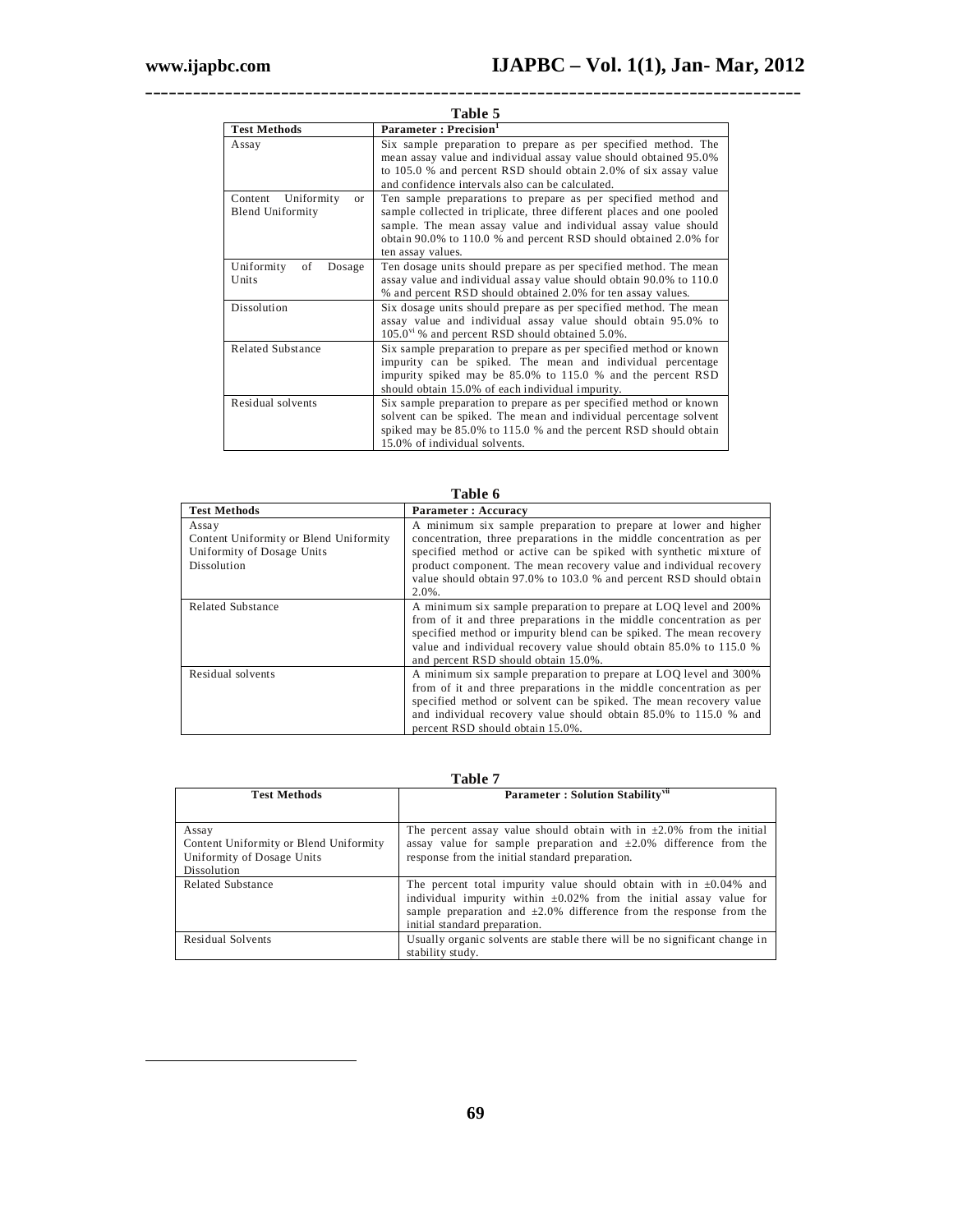| .,<br>۰.<br>. .<br>۰, | ۰.<br>× |
|-----------------------|---------|
|-----------------------|---------|

**\_\_\_\_\_\_\_\_\_\_\_\_\_\_\_\_\_\_\_\_\_\_\_\_\_\_\_\_\_\_\_\_\_\_\_\_\_\_\_\_\_\_\_\_\_\_\_\_\_\_\_\_\_\_\_\_\_\_\_\_\_\_\_\_\_\_\_\_\_\_\_\_\_\_\_\_\_\_\_\_\_\_**

| <b>Test Methods</b>                    |        | Parameter: Robustness <sup>viii</sup> |      |    |     |
|----------------------------------------|--------|---------------------------------------|------|----|-----|
| Assay                                  | System | suitability                           | with | in | the |
| Content Uniformity or Blend Uniformity |        | acceptance criteria.                  |      |    |     |
| Uniformity of Dosage Units             |        |                                       |      |    |     |
| Dissolution                            |        |                                       |      |    |     |
| Related substance                      |        |                                       |      |    |     |
| Residual solvents <sup>1x</sup>        |        |                                       |      |    |     |

| ı<br>Ы<br>п<br>'' |  |
|-------------------|--|
|-------------------|--|

| <b>Test Methods</b> | Parameter : LOD and LOO <sup>x</sup>                                          |
|---------------------|-------------------------------------------------------------------------------|
| Related substance   | A minimum six sample preparation to prepare at Quantitation level and         |
|                     | Detection level shall be just established. The impurity blend solution can be |
|                     | spiked as per specified test method. The mean recovery value should obtain    |
|                     | 85.0% to 115.0 % and percent RSD should obtain 15.0%.                         |
| Residual solvents   | A minimum six sample preparation to prepare at Quantitation level and         |
|                     | Detection level shall be just established. The solvent blend solution can be  |
|                     | spiked as per specified test method. The mean recovery value recovery value   |
|                     | should obtain 85.0% to 115.0 % and percent RSD should obtain 15.0%.           |

## **CONCLUSION**

Analytical method validation and method transfer data playing a fundamental role in pharmaceutical industry for releasing the commercial batch and long term stability data therefore, the data must be produced to acceptable scientific standards. For this reason and the need to satisfy regulatory authority requirements, all analytical methods should be properly validated and documented. The aim of this article is to provide simple to use approaches with a correct scientific background to improve the quality of the analytical method development and validation process. This article gives an idea about number of sample preparation, procedure and acceptance criteria for all analytical method validation parameters in wider range. Applications of analytical method and method transfer are also taken into consideration in this article. These various development characteristics for analytical methodology have been discussed with a view to improving the standard and acceptance in this area of  $research$ <sup>13-16</sup>

#### **REFERENCES**

- 1. Thompson M, Ellison SLR and Wood R. Harmonised Guidelines for single Laboratory Validation of Method of Analysis. Pure Appl Chem. 2008;74:835-55.
- 2. Wood R. How to Validate Analytical Methods. Trends Analyt Chem. 2005;54:149-58.
- 3. McDowall RD. The Role of Laboratory information Management systems LIMS in Analytical Method Validation. Anal Chim Acta. 2077; 54:149-58.
- 4. Puluido A, Ruusanches I, Boquc R and Rius FX. Uncertainty of results ID routine Qualitative Analysis in Analytical Chemistry. J Pharm Biomed Anal. 2005;22:647-54.
	- 5. Kallner A. Quality specification based on the uncertainty of measurement. Se and J Lab Invest. 2005;59:513-6.
	- 6. Trullols E, Ruisanchez 1, Rius FX. Trends in Analytical Chemistry. J Lab Invest. 2003;23:137-45.
	- 7. Valcarcel M, Cardenas S Gallego M. Sample Screening system in analytical chemistry. Trends Analyt Chem. 1999;23:137-45.
	- 8. Ye C, Liu J, Ren F, Okafo N. Design of Experimental Date Analysis By JMP (SAS Institute) in Analytical Method Validation. J Pharm Biomed Anal. 2000;23:581-9.
	- 9. Bressolle F, Bromet PM, Audran M, Validation of liquid chromatographic and gas chromatographic method Applications to pharmacokinetics. J Chromatogr. 2000;686: 3-10.
	- 10. Lindner W, Wainer IW. Requirements for initial assay validation and publication in J Chromatltography B. J Chromatogr. 2006;707:1.2.